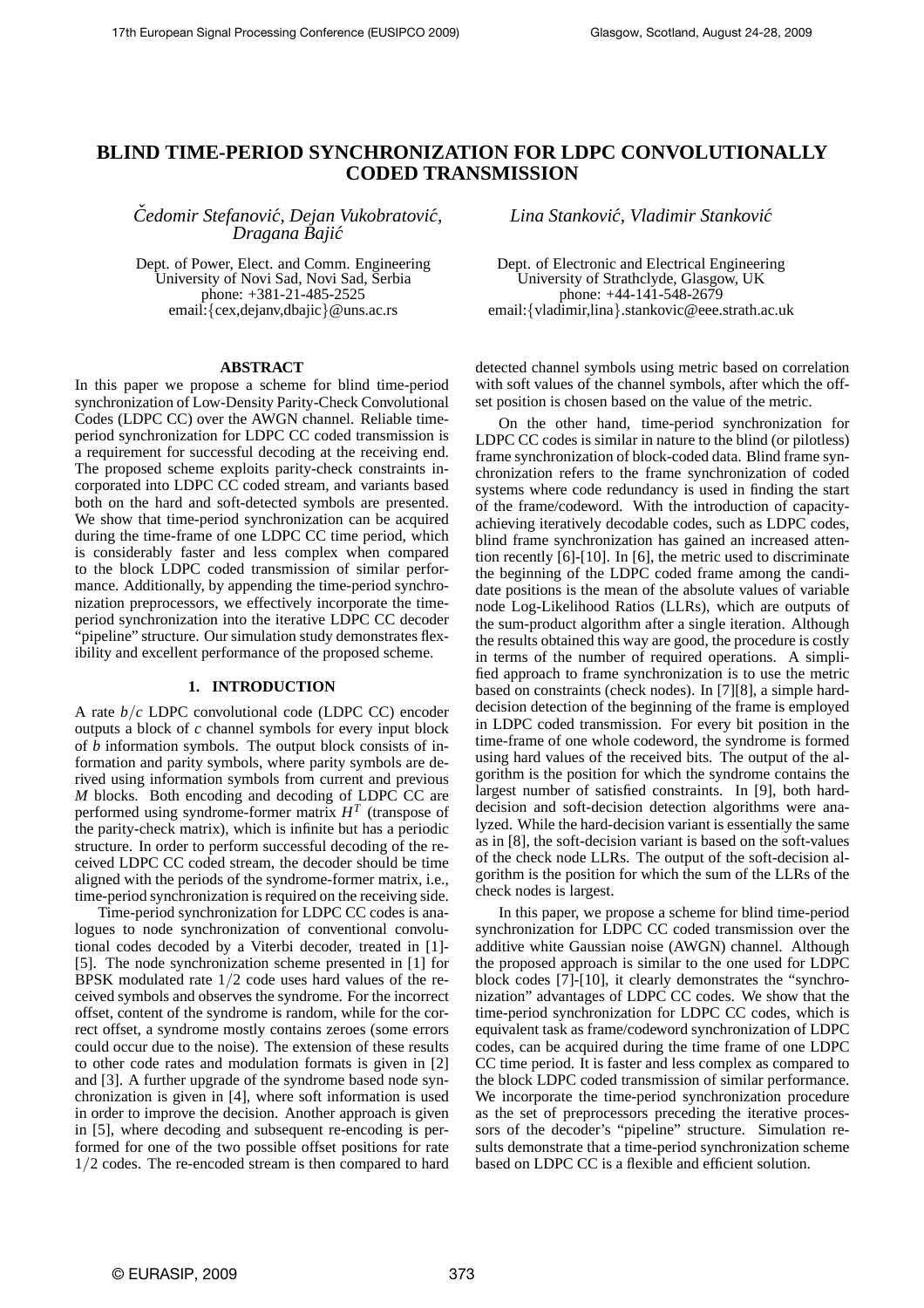## **2. LDPC CONVOLUTIONAL CODES**

In this section, we review LDPC CC following their exposition and the notation used in [11]. A rate  $R = b/c$  binary LDPC CC with syndrome-former memory *M* is defined using its syndrome-former matrix  $H<sup>T</sup>$  given by:

$$
H^{T} = \left[ \begin{array}{cccc} H_0^{(0)} & H_1^{(1)} & \dots & H_t^{(M)} \\ & H_1^{(0)} & \dots & H_t^{(M-1)} & H_{t+1}^{(M)} \\ & & \ddots & \vdots & \vdots & \ddots \end{array} \right].
$$

*H*<sup>*T*</sup> consists of *c* × (*c* − *b*) binary submatrices  $H_t^{(m)}$ , where  $t = 0, 1, \ldots$ , and  $m = 1, 2, \ldots, M$ , which fill the "diagonal" stripe" of width equal to  $M+1$  submatrices. Each  $c \times (c - b)$ submatrix  $H_t^{(m)}$  is of the form:

$$
H_t^{(m)} = \begin{bmatrix} h_{1,1}^{t,m} & \dots & h_{1,c-b}^{t,m} \\ \vdots & \ddots & \vdots \\ h_{c,1}^{t,m} & \dots & h_{c,c-b}^{t,m} \end{bmatrix}.
$$

The submatrices  $H_t^{(m)}$  of a time-varying LDPC CC differ for different time instants *t*. When  $H_t^{(m)} = H_{t+1}^{(m)}$  $t^{(m)}_{t+T}$  for any *t* and *m*, the LDPC CC is periodic with period *T*.

The syndrome-former matrix  $H<sup>T</sup>$  defines the corresponding LDPC CC as a set of all encoded sequences (codewords):

$$
x_{[0,\infty]} = [x_0, x_1, \dots, x_t, \dots],
$$
 (1)

where  $x_t = [x_t^{(1)}, x_t^{(2)}, \dots, x_t^{(c)}]$ , such that they satisfy the following parity-check equation:

$$
x_{[0,\infty]}H^T=0.\t\t(2)
$$

The LDPC CC codeword  $x_{[0,\infty]}$  is obtained after LDPC CC encoding of the input information sequence:

$$
u_{[0,\infty]} = [u_0, u_1, \dots, u_t, \dots],
$$
 (3)

where  $u_t = [u_t^{(1)}, u_t^{(2)}, \dots, u_t^{(b)}]$  is a *b*-bit sequence. The input information sequence is of arbitrary length, which is important flexibility offered by LDPC CC codes when applied to variable length frame transmission. After transmission over a noisy communication channel, the LDPC CC codeword is transformed into the received sequence:

$$
y_{[0,\infty]} = [y_0, y_1, \dots, y_t, \dots],
$$
 (4)

where  $y_t = [y_t^{(1)}, y_t^{(2)}, \dots, y_t^{(c)}]$ . The received sequence  $y_{[0,\infty]}$ is passed to the iterative LDPC CC decoder.

The "diagonal stripe" structure of the LDPC CC paritycheck matrices introduces additional, temporal, dimension in their code (Tanner) graph. In this representation, each symbol or check node in the code graph is connected to its neighbors which are in the neighborhood of maximum *M* time instants away. This enables application of the "pipelined" iterative Belief-Propagation (BP) decoder that consists of a sequence of *I* consecutive "iteration processors" sliding along the code graph structure. The details on the LDPC CC pipeline decoder can be found in [11].



Figure 1: Time-period synchronization using LDPC CC codes.

### **3. TIME-PERIOD SYNCHRONIZATION SCHEME**

We assume that the binary rate *b*/*c* LDPC CC is employed in coded transmission, where the symbols of the coded stream are BPSK modulated and sent over AWGN channel with zero mean and variance  $N_0/2$  ( $N_0$  is one-sided power spectral density of the AWGN). We also assume that ideal bit synchronization is achieved at the receiving end, where the received data is stored in the reception buffer (Fig. 1). As described in Section 2, LDPC CC are time periodic and their graph structure repeats every  $(c - b)T$  check nodes (*cT* bit nodes).

The aim of the time-period synchronization is to align the decoder with the periodicity of the LDPC CC. Without reliable synchronization with the LDPC CC coded stream, the receiver cannot successfuly apply the iterative decoding procedure. As LDPC CC codewords are usually set to be whole number of the time periods (multiple of *cT* bits), the time-period synchronization may be considered equivalent to the frame synchronization for LDPC CC coded transmission.

To achieve time-period synchronization, the receiver uses a simplified and suboptimal hypothesis testing algorithm. Starting from each position within the first *cT* symbols of the reception buffer, the receiver examines the block containing *L* subblocks of *cT* consecutive received bits (metric calculation window, Fig. 1), taking into account the memory preamble of length  $Mc$  bits. For the  $\mu$ -th shift of the metric calculation window, its content is denoted as  $y_L(\mu) = (y_\mu, y_{\mu+1}, \dots, y_{LcT+\mu-1})$ . The received bits in the metric calculation window are used to test the hypothesis that the window is aligned with the set of *L* consecutive timeperiods of LDPC CC and for each position  $\mu$ , a metric related to the probability of the hypothesis is calculated. The metric is based on the parity-check constraints that the received bits within the block should satisfy if the metric calculation window is aligned with *L* consecutive time-periods. The algorithm outputs the position  $\hat{\mu}$  which results in the largest metric. In Fig. 1, the "memory preamble" is shown only for the first subblock, for the sake of figure clarity (memory preambles of the following subblocks overlap with the preceding subblocks).

### **3.1 Hard-Decision Detection**

The hard-decision detection algorithm uses the hard-values of the received bits for the metric calculation. For every examined block the number of satisfied parity-check constraints is calculated. The output of the algorithm is the position for which the number of satisfied constraints is largest.

As shown in Section 2, there are  $L(c - b)T$  parity checks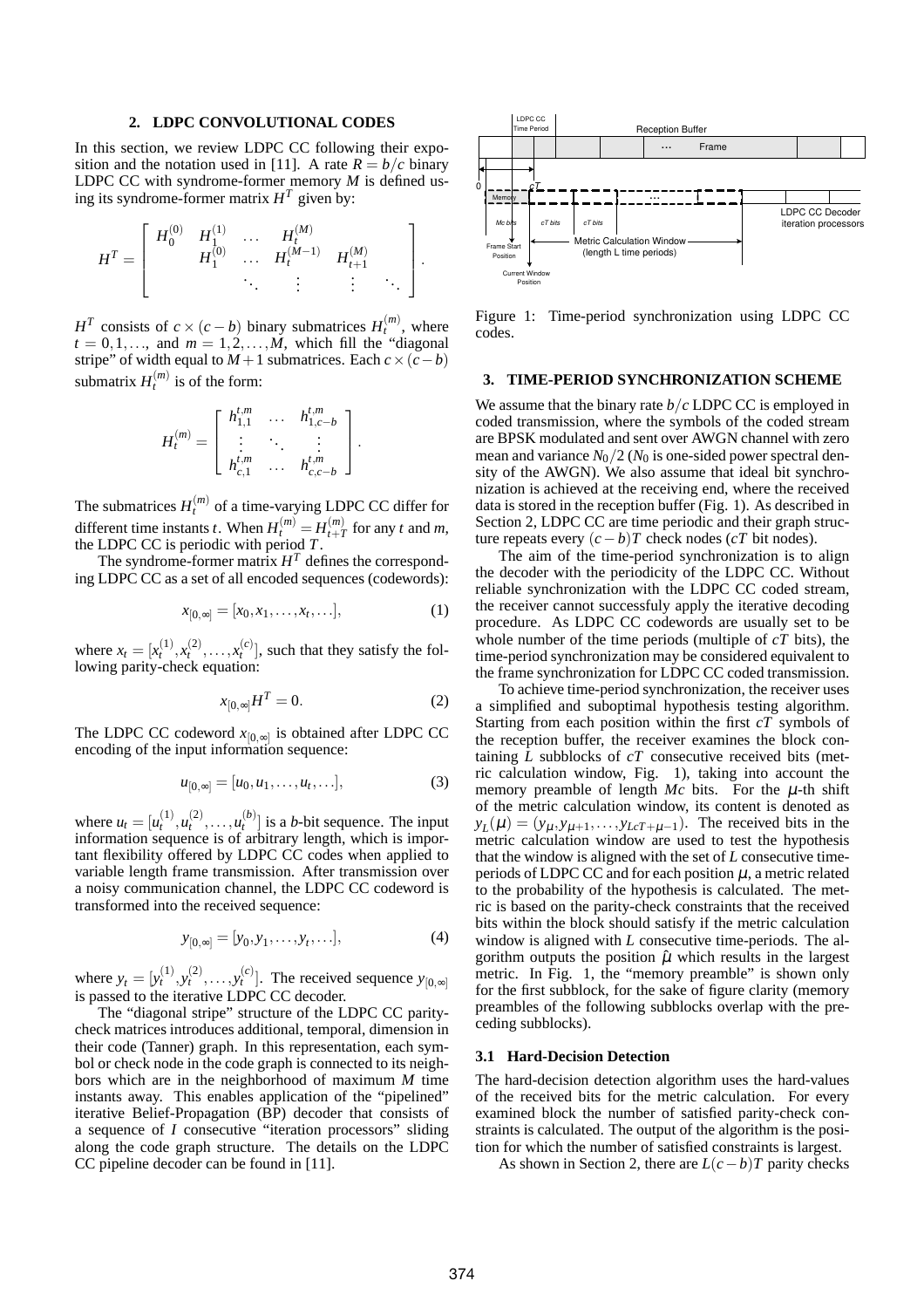in *L* periods of the LDPC CC code. Denoting as  $c_i(\mu)$  the indicator function that the  $i$ -th check applied to the  $\mu$ -th shift of metric calculation window is satisfied, the metric is:

$$
C_H(\mu) = \sum_{i=1}^{L(c-b)T} c_i(\mu).
$$
 (5)

The output of the algorithm is:

$$
\hat{\mu} = \arg \max_{0 \le \mu \le cT-1} C_H(\mu) = \arg \max_{0 \le \mu \le cT-1} \sum_{i=1}^{L(c-b)T} c_i(\mu). \tag{6}
$$

The exact analysis of the above rule is complicated due to the dependencies between the parity-checks. However, if an interleaver is used (as in [8] and [9] for LDPC block code case), it can be assumed that the parity-checks are randomly satisfied/unsatisfied for the incorrect offset  $\mu$ . In this case, the above sum behaves as a binomial random variable whose mean and variance are  $\frac{L(c-b)T}{2}$  and  $\frac{L(c-b)T}{4}$ , respectively. For the correct offset position, an important phenomenon confirmed by the simulation results is that by increasing SNR, the expected number of satisfied parity-checks increases, but its variance increases as well, due to the dependencies between the parity-checks.

# **3.2 Soft-Decision Detection**

In this case soft values of the received bits are used for calculating the probability that the current window position is aligned with *L* consecutive LDPC CC time-periods. This probability is computed as the probability that all the corresponding parity-checks are satisfied:

$$
C_S(\mu) = P(c_i(\mu) = 1, \forall i \in \{1, ..., L(c - b)T\}|y_L(\mu)). \tag{7}
$$

Again, due to the parity-check inter-dependences, the above probability is analytically intractable. If we assume that the parity-checks are independent, we obtain:

$$
C_{S}(\mu) \approx \prod_{i=1}^{L(c-b)T} P(c_{i}(\mu)) = 1|y_{L}(\mu))
$$
 (8)

The probability that the check  $c_i(\mu)$  is satisfied is:

$$
P(c_i(\mu) = 1 | y_L(\mu)) = \frac{1 + \prod_{k \in X(i)} (1 - 2p_{k+\mu})}{2}
$$
 (9)

where  $X(i)$  is the set of all indices of channel input bits  $x_j$ constrained by the *i*-th parity-check, and  $p_{k+\mu}$  is:

$$
p_{k+\mu} = P(x_{k+\mu} = 1 | y_{k+\mu}). \tag{10}
$$

It can be shown that:

$$
P(c_i(\mu) = 1 | y_L(\mu)) = \frac{1 + \prod_{k \in X(i)} \tanh \frac{LLR(y_{k+\mu})}{2}}{2}, \quad (11)
$$

where, for the AWGN channel,  $LLR(y_{k+\mu}) = 2\frac{y_{k+\mu}}{\sigma^2}$ . If we take the logarithm of the right hand side of equation (8), and make use of equation (11), we obtain:

$$
C_{S}(\mu) = \sum_{i=1}^{L(c-b)T} \ln \frac{1 + \prod_{k \in X(i)} \tanh \frac{LLR(y_{k+\mu})}{2}}{2}.
$$
 (12)

Due to monotonicity of *ln* function, a simplified version of the soft-decision metric can be obtained as:

$$
C_S(\mu) \approx \sum_{i=1}^{L(c-b)T} \prod_{k \in X(i)} \tanh \frac{LLR(y_{k+\mu})}{2}.
$$
 (13)

Furthermore, due to monotonicity of *tanh* function, the metric can be further simplified as:

$$
C_S(\mu) \approx \sum_{i=1}^{L(c-b)T} \prod_{k \in X(i)} \tanh LLR(y_{k+\mu}).
$$
 (14)

Finally, the output of the soft-decision algorithm is:

$$
\hat{\mu} = \arg \max_{0 \le \mu \le cT-1} C_S(\mu) =
$$
\n
$$
= \arg \max_{0 \le \mu \le cT-1} \sum_{i=1}^{L(c-b)T} \prod_{k \in X(i)} \tanh LLR(y_{k+\mu}).
$$
\n(15)

As stated before, due to the structure of LDPC CC, the parity-check constraints in one LDPC CC time period depend on the codeword bits in the same time period, as well as on the *Mc* previous codeword bits, where *M* is the LDPC CC memory. Therefore, in order to calculate the (hard or soft) values of parity-check constraints in each of *L* subblocks of the metric calculation window, the *Mc* bits prior to each subblock are needed. For positions  $\mu < Mc$  of the metric calculation window, the missing  $Mc - \mu$  bits of the memory preamble are padded with zeroes, as in LDPC CC decoding scheme.

The time-period synchronization metric calculation window can be effectively incorporated into the structure of the iterative "pipeline" decoder for LDPC CC. It can be seen as the set of simple synchronization preprocessors that precede the iterative LDPC CC decoder iteration processors (Fig. 1). Each synchronization preprocessor contains the paritychecks of one LDPC CC time period. In the particularly important case of the LDPC CC code design, where the size of LDPC CC code memory is aligned with its time period, i.e.,  $T = M + 1$ , the synchronization preprocessors and the iterative decoder processors all represent subblocks of the same size, equal  $cT = (M+1)c$  bits.

### **4. SIMULATION RESULTS**

To evaluate the LDPC CC time-period synchronization scheme we perform simulations and present Synchronization Error Rate (SER) results. We use rate 1/2 regular LDPC CC, introduced by Feltstrom and Zigangirov in [11]. The parameters of these codes are  $(M, J = 3(2), K = 5)$ ,  $b = 1$ , and  $c = 2$ , where *J* and *K* are symbol and check node degree, respectively. The LDPC CC memory is set to  $M = 129,257$  and 513, and the corresponding time period is equal to  $T = M - 1$ . A random interleaver of length equal to one LDPC CC code period (i.e., *cT* bits) is used.

We assume transmission of a randomly generated coded stream over an AWGN channel. At the receiver side, noisy bit values are stored in the reception buffer. The time-period borders are not aligned with the beginning of the buffer, i.e., the first "time-period start" is at the  $\mu_s$ -th bit position of the buffer. For the time-period start position  $\mu_S$ , we assume that the following holds:  $1 \leq \mu_s \leq cT$  (Fig. 1).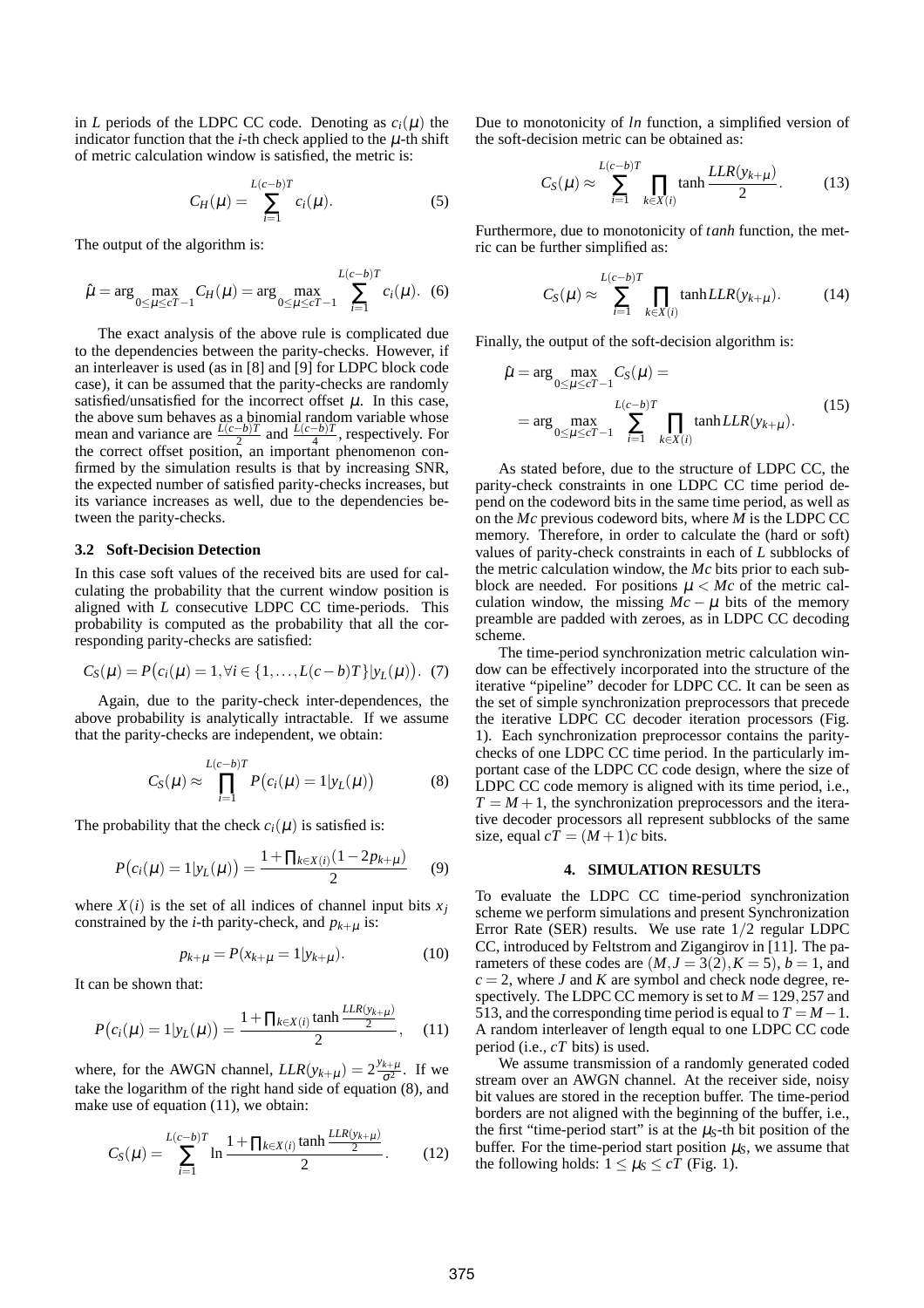

Figure 2: BER performance of LDPC CC for different memory lengths and  $I = 50$  iterations of iterative BP decoder.

The task of the time-period synchronization scheme is to provide an estimate  $\hat{\mu}$  of the correct time-period start position  $\mu_S$ . The SER performance of the scheme is estimated using the Monte Carlo method, where the time-period start estimation is repeated until a maximum number of 100 errors (i.e., incorrect time-period alignments) is encountered. In the following, we provide the simulation results of the LDPC CC coded transmission for both hard and soft-detection schemes.

The SER performance of the proposed scheme should be compared to the error-correcting bit error rate (BER) performance of the LDPC CC code, as the synchronization scheme should not compromise the error-correcting capabilities of the LDPC CC code. If we denote by  $P_b$  the BER when ideal time-period synchronization is achieved, by  $P<sub>S</sub>$  the probability of time-period synchronization error (SER) and by  $P_{Th}$ the total BER, the following holds:

$$
P_{Tb} = (1 - P_S)P_b + \frac{P_S}{2} = P_b + P_S(\frac{1}{2} - P_b) \approx P_b + \frac{P_S}{2}
$$
 (16)

where we assume that in the case of incorrect time-period synchronization the probability of bit error is 1/2. From equation (16) it is obvious that  $P<sub>S</sub>$  should be significantly lower than  $P_b$ , in order not to affect the error-correcting capabilities of the code. We assume that it is sufficient if *P<sup>S</sup>* is lower than  $P_b$  for the order of magnitude. For the purpose of comparison, error correcting BER of rate 1/2, regular  $(M, J = 3(2), K = 5)$  LDPC CC code is presented in Fig. 2 for different memory lengths  $M = 129,257$  and 513. It is important to note the LDPC CC BER performance dependance on *M*, unlike on the codeword length as for LDPC block codes. It is shown in [11] that LDPC CC codes of modest memory lengths *M* outperform block LDPC codes of very large code lengths, for the same graph structure parameters.

### **4.1 Simulation Results: Hard-Decision Detection**

In this subsection, we give the simulated SER performance of selected LDPC CC codes, where the hard-decision detection algorithm that employs equation (6) is applied.

Fig. 3 presents the SER performance of the  $(M, J =$  $3(2)$ ,  $\overline{K} = 5$ ) LDPC CC. The LDPC CC memory (time period) is set to the values 129(128),257(256) and 513(512).



Figure 3: SER performance of LDPC CC for different memory lengths and Metric Calculation Window size equal to  $L = 1$  or  $L = 2$  using hard-decision detection.



Figure 4: SER performance of LDPC CC for fixed memory  $M = 129$  and varying Metric Calculation Window size using hard-decision detection.

The metric calculation window of lengths  $L = 1$  and  $L = 2$ LDPC CC time periods is applied. For  $L = 1$ , the LDPC CC scheme shows modest performance, whereas for  $L = 2$ , the improvement is significant.

In Fig. 4, the SER performance of LDPC CC of memory 129 is presented for varying length of the metric calculation window. As expected, increasing the number of LDPC CC time periods contained in the metric calculation window improves the SER. We observe that, for  $L = 5$ , SER performance is sufficiently below the code error-correcting BER (solid line). The further increase in *L* does not affect the overall BER, as indicated by equation (16). Also, by increasing *L* it is possible to outperform LDPC CC with memory length 513 and  $L = 2$  (Fig. 3), while at the same time the metric calculation complexity decreases: the LDPC CC scheme of memory 129 and  $L = 5$  (Fig. 4) uses 640 parity-checks and the LDPC CC scheme of memory 513 and  $L = 2$  uses 1024 parity-check. This important flexibility offered by LDPC CC enables progressive improvement in SER performance by including additional time-periods (preprocessors) in the system, for the price of a gradual increase in complexity.